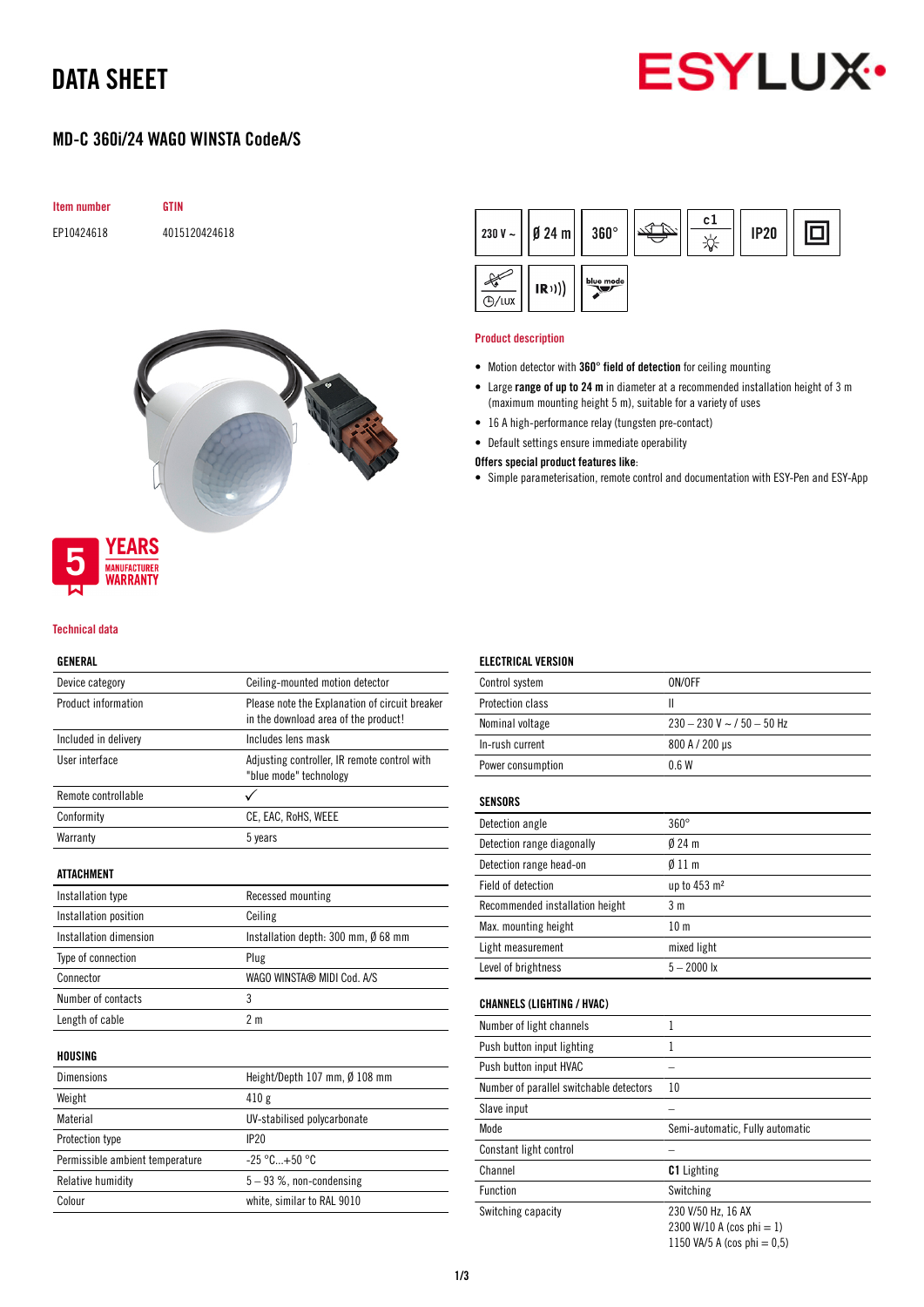## DATA SHEET



Frontal (B) Ø 11 m

## MD-C 360i/24 WAGO WINSTA CodeA/S

| Item number                       | <b>GTIN</b>        |                             |                                                                                                                                                            |                                                                                                   |                                  |               |
|-----------------------------------|--------------------|-----------------------------|------------------------------------------------------------------------------------------------------------------------------------------------------------|---------------------------------------------------------------------------------------------------|----------------------------------|---------------|
| EP10424618                        | 4015120424618      |                             |                                                                                                                                                            |                                                                                                   |                                  |               |
|                                   |                    | 600 W LED                   |                                                                                                                                                            | Impulse mode                                                                                      | ✓                                |               |
| Switch contact                    |                    | make contact / non-floating |                                                                                                                                                            | Switch-off delay time                                                                             | 60 s30 min (adjustable in steps) |               |
| Push button input                 |                    | $\checkmark$                |                                                                                                                                                            |                                                                                                   |                                  |               |
|                                   |                    |                             |                                                                                                                                                            |                                                                                                   |                                  |               |
| <b>Factory settings</b>           |                    |                             |                                                                                                                                                            |                                                                                                   |                                  |               |
| GENERAL                           |                    |                             |                                                                                                                                                            | Operating mode                                                                                    | fully automatic                  |               |
| Sensitivity                       |                    | 100 %                       |                                                                                                                                                            | Level of brightness/switching threshold                                                           | 100 lx                           |               |
|                                   |                    |                             |                                                                                                                                                            | Switch-off delay time                                                                             | 5 min                            |               |
| <b>CHANNELS (LIGHTING / HVAC)</b> |                    |                             |                                                                                                                                                            |                                                                                                   |                                  |               |
| Channel                           |                    | C1 Lighting                 |                                                                                                                                                            |                                                                                                   |                                  |               |
|                                   |                    |                             |                                                                                                                                                            |                                                                                                   |                                  |               |
| <b>Accessories</b>                |                    |                             |                                                                                                                                                            |                                                                                                   |                                  |               |
| <b>Product designation</b>        |                    | Item number                 | <b>Product description</b>                                                                                                                                 |                                                                                                   |                                  | <b>GTIN</b>   |
| Cover                             |                    |                             |                                                                                                                                                            |                                                                                                   |                                  |               |
| <b>COMPACT COVER SET 8 SR</b>     |                    | EP10425936                  | similar to RAL 9006                                                                                                                                        | Cover set for COMPACT series, 8 m, consists of cover and design ring, stainless steel appearance, |                                  | 4015120425936 |
| COMPACT COVER SET 24/32 BK        |                    | EP00007491                  | Cover set for COMPACT series, 24 m/32 m, consists of cover and design ring, black                                                                          |                                                                                                   | 4015120007491                    |               |
| <b>Protection</b>                 |                    |                             |                                                                                                                                                            |                                                                                                   |                                  |               |
| BASKET GUARD ROUND SMALL          |                    | EM10425615                  |                                                                                                                                                            | Basket guard for presence and motion detectors and smoke detectors, Ø 165 mm, height 70 mm        |                                  | 4015120425615 |
| BASKET GUARD ROUND LARGE          |                    | EM10425608                  | Basket guard for presence and motion detectors and smoke detectors, Ø 180 mm, height 90 mm                                                                 |                                                                                                   |                                  | 4015120425608 |
| <b>Remote control</b>             |                    |                             |                                                                                                                                                            |                                                                                                   |                                  |               |
| ESY-Pen                           |                    | EP10425356                  | ESY-Pen and ESY-App, two tools for every task: (1) Parameterisation, (2) remote control, (3) light<br>4015120425356<br>measurement, (4) project management |                                                                                                   |                                  |               |
| REMOTE CONTROL MDi/PDi            |                    | EM10425509                  | 4015120425509<br>IR remote control for presence detectors and motion detectors                                                                             |                                                                                                   |                                  |               |
|                                   |                    |                             |                                                                                                                                                            |                                                                                                   |                                  |               |
| <b>Dimension drawing</b>          |                    |                             |                                                                                                                                                            | <b>Field of detections</b>                                                                        | <b>Detection range</b>           |               |
|                                   |                    |                             |                                                                                                                                                            |                                                                                                   |                                  |               |
|                                   |                    | 2 m                         |                                                                                                                                                            |                                                                                                   | Diagonally (A)                   | $Ø$ 24 m      |
|                                   | Plug brown / black |                             |                                                                                                                                                            |                                                                                                   |                                  |               |

| Plug brown / black $\Xi$ |                                       |
|--------------------------|---------------------------------------|
| $063$ mm<br>$Ø108$ mm    |                                       |
| E<br>5                   |                                       |
| ▰<br>46 mm               | n.<br>360°<br>The company of the U.S. |
|                          |                                       |